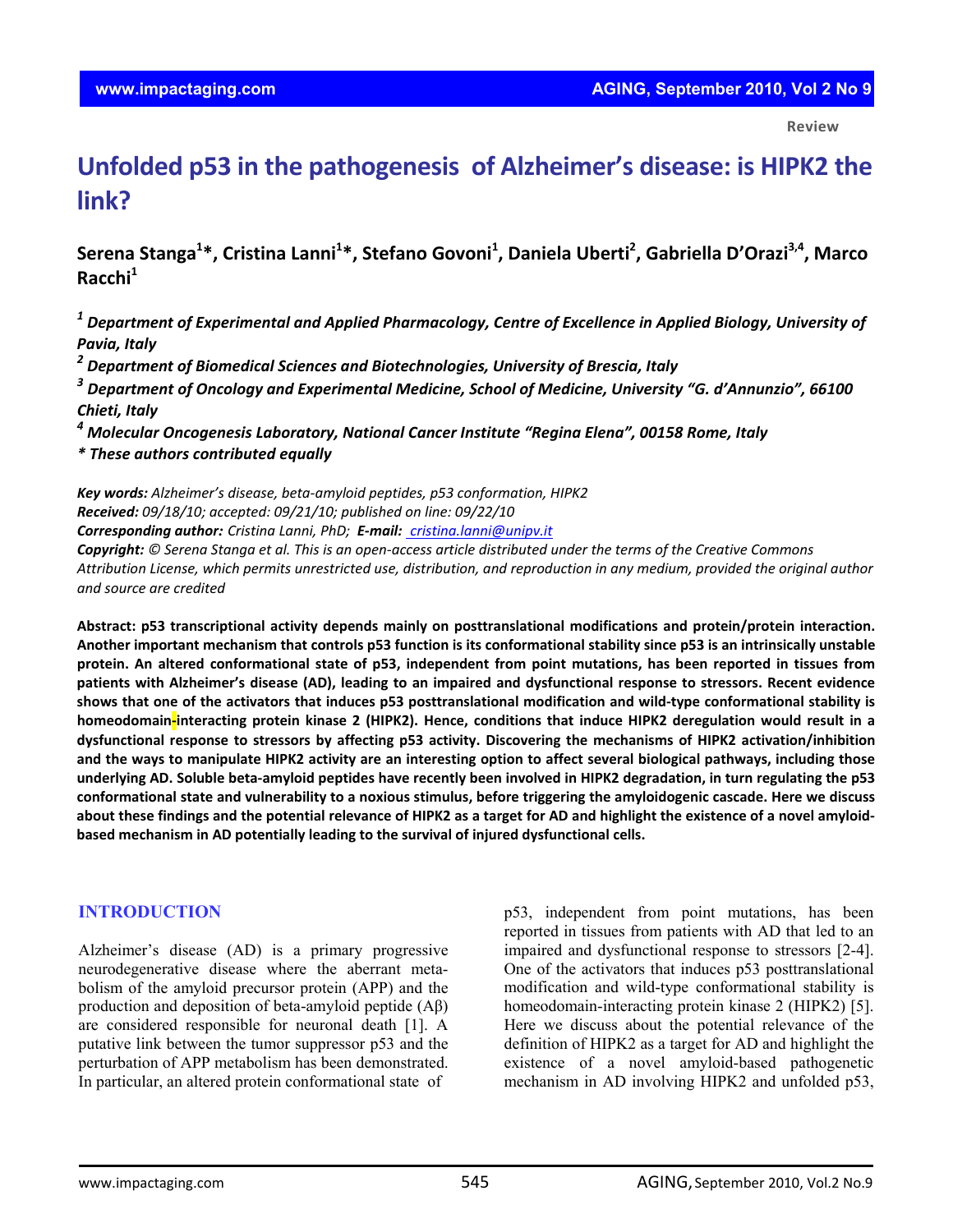potentially leading to the survival of injured dysfunctional cells.

### **Alzheimer's disease and beta-amyloid**

Beta-amyloid in AD is the result of the proteolytic metabolism of APP, an integral cell membrane glycoprotein of 697-770 residues which is the substrate of three proteolytic enzymes in two alternative pathways mutually in equilibrium [6]. In the nonamyloidogenic pathway, a protease, named α-secretase, cleaves APP in the extracellular domain and releases the ectodomain of APP (soluble APPα) into the extracellular space, thus precluding Aβ formation. Otherwise, in the amyloidogenic pathway, Aβ is formed following cleavage by  $\beta$  and  $\gamma$  secretases, that cleave the N and C terminus of Aβ, respectively (Figure 1). The two main isoforms found in AD brains are Aβ 1-40 and Aβ 1-42. Physiologically the 40-amino-acid long peptide is the most abundant form [7-9], since the concentration of secreted Aβ 1-42 is about 10% that of

Aβ 1-40 [10]. For these reasons, Aβ1-40 and Aβ1-42 may have different biological actions [11] and the ratio of their production may be altered in pathological conditions, such as in familial AD [12].

Although the direct and the indirect neurotoxic role of Aβ are unchallenged (for an exhaustive review see [13]), recent findings suggest that the peptide may have so far unforeseen physiological roles [14]. Besides its presence in AD brains, experimental evidence indicated that Aβ peptides are produced constitutively by all cells, including neurons, and are found in the nM-pM range in the CSF of non-demented individuals [15] and in media from neuronal and non-neuronal cell cultures [16, 17], thus suggesting that, as well as having a potential pathological role in AD, Aβ peptides under normal conditions may have a role in the regulation of physiological functions, consistent with their ubiquitous presence and normal synthesis. We will discuss here on how Aβ may have a role in the regulation of the function of  $p53$ .



**Figure 1. APP metabolism: schematic representation of the non‐amyloidogenic and amyloidogenic path‐**

**way.** Here the 770 residue APP processing is schematized, even if the 695 and 751 transmembrane forms of APP exist. In the non-amyloidogenic pathway, α-secretase cleaves APP in the extracellular domain and releases soluble APPα into the extracellular space. Following this cleavage, a second enzymatic product, the C-terminal fragment (αCTF or C83), which can be a substrate for γ-secretase, yields a non-amyloidogenic 3 kDa fragment known as p3. In the amyloidogenic pathway Aβ is formed following cleavage by β and γ secretases, respectively. The cleavage of APP at the residue 1 of Aβ sequence results in a truncated form of sAPP (sAPPβ) and in a C-terminal fragment of 12 kDa (βCTF or C99). The final step in the amyloidogenic pathway is the cleavage of βCTF, to liberate Aβ by y-secretase. Furthermore, in both the amyloidogenic and non-amyloidogenic pathways, the cleavage of C83 and C99 fragments by γ-secretase also results in the generation of C‐terminal peptides of 57‐58 residues, referred as APP intracellular domain (AICD).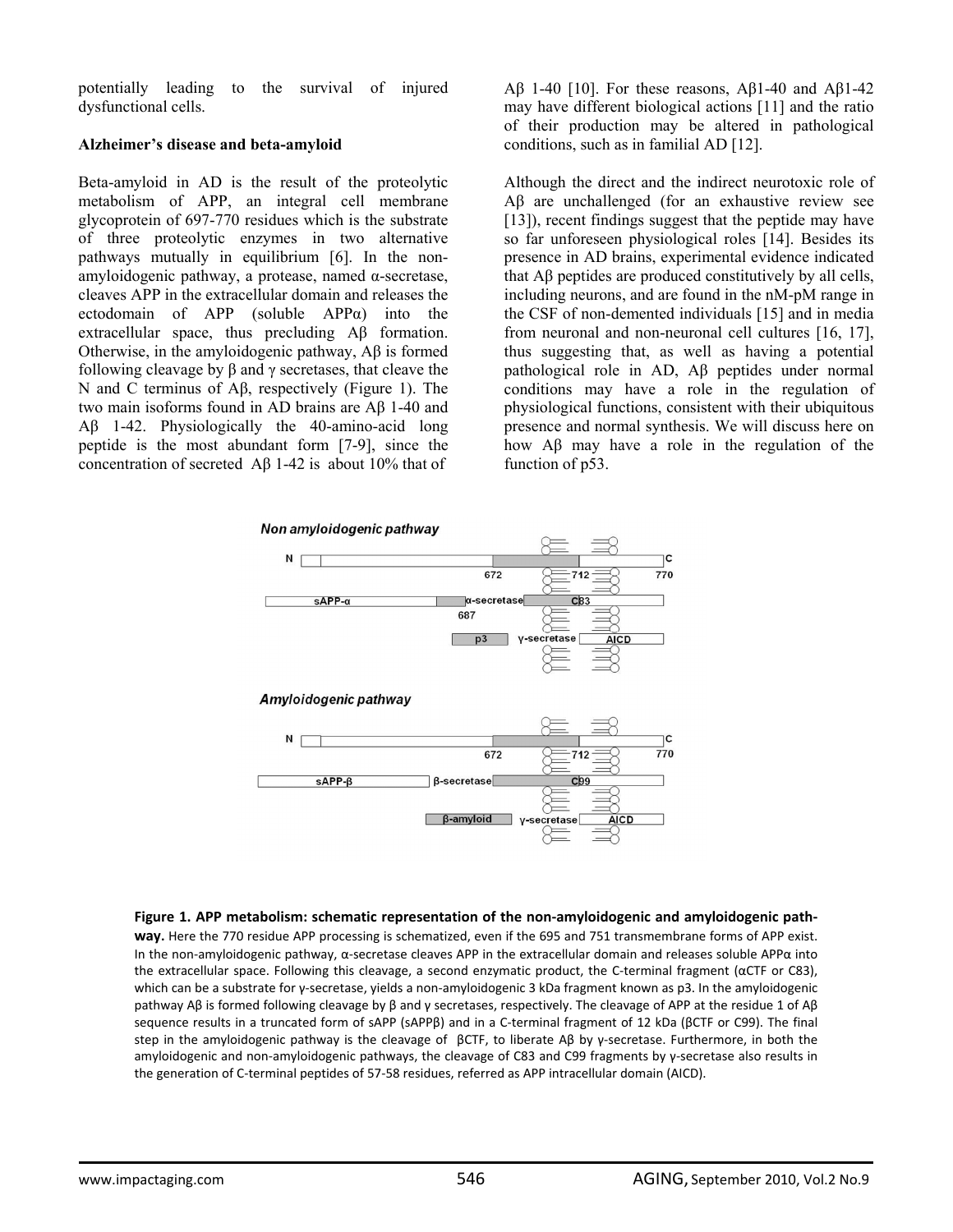#### **p53 function and its role in aging and neurodegeneration**

From its discovery in 1979 [18], p53 continues to fascinate scientists and it is still nowadays one of the most extensively studied protein. Such interest is due to the key role of p53 in the prevention of cancer so as to be defined the "guardian of the genome" [19]. However, activities of p53 might have a role not only in regulating cancer progression, but also in the control of other aspects of health and disease such as development, aging and metabolism [20]. p53 exerts its main biological role of tumor suppressor and master controller of the genomic integrity especially acting as transcription factor [21]. p53 oversees the correct implementation of processes and it intervenes only in case of dangerous deviations from the proper cellular activity. When the cell is exposed to critical conditions or undergoes damages p53 arbitrates cell faith [22]. Loss of p53 or deregulation of its activities leads not only to cancer but also to cardiovascular, metabolic diseases, neurodegeneration and to the process of aging, because of the great number of p53-regulated genes which underlie all these different biological events [23] (see Table 1).

The very first signal which stimulates p53 activity is the DNA damage and various genotoxic insults that could

constitute a danger to the genomic integrity of cells such as oxidative stress, DNA damage, hypoxia, oncogene activation, telomere erosion, changes in metabolism, unusual prolongation of some signaling pathways and local depletion of nutrients, among others [41]. Immediately after these damages p53 is the substrate of a great number of possible posttranslational modifications introduced by a variety of specific enzyme systems [42]. These alterations comprise a large network of covalent changes inducing characteristic modifications within the protein quantity, activity and ability to interact or cooperate with a variety of other proteins [43]. The delicate balance between p53 Structure and Activity Relationship (SAR) can be disrupted even by a single amino acid substitution within the DNA binding domain (DBD) which is sufficient to limit or abolish the capacity of p53 to direct sequence-specific transcriptional activity [44]. This is the case of the majority of human cancers in which missense mutations in the DBD result in an altered network which can affect the prognosis. Beside gene mutation, p53 activity could be impaired also as consequence to a conformational change. p53 may lose its transcriptional activity due to an unfolded tertiary structure which determines a reduction in its affinity for specific DNA target sequence. Recent observations confirm that p53 structure changes can play a central role in aging and in AD [45, 46].

**Table 1. p53 at the crossroad of complex networks of stress response pathways.** Different intercellular and extracellular stresses result in cellular outcomes directly mediated by p53 activation. The activation of p53 passes through a variety of modifications that occur at the protein level; these post-translational modifications are crucial in regulating p53 function. We summarize in the table p53 signalling transduction pathways resulting in activation of specific downstream gene targets, whose role is to drive cell destiny.

| <b>Cellular</b><br>outcome | p53 gene<br>target                                                                     | <b>Cellular stress</b> | Molecule<br>modifier | p53 residue and type<br>of modification | Reference      |
|----------------------------|----------------------------------------------------------------------------------------|------------------------|----------------------|-----------------------------------------|----------------|
| Cell cycle                 | p21                                                                                    | Mild DNA damage        | <b>PCAF</b>          | Lys320-Acetylation                      | 24             |
| checkpoint                 | Gadd45                                                                                 | Mild DNA damage        | E4F1                 | Lys320-Ubiquitylation                   | 25             |
|                            |                                                                                        | UV radiation           | CK <sub>2</sub>      | Ser392-Phosphorylation                  | 26, 27         |
| <b>Apoptosis</b>           | Transactivation: Bax,                                                                  | Severe DNA damage      | HIPK2                | Ser46-Phosphorylation                   | 28, 29, 30, 31 |
|                            | Bcl-X1, Apaf-1, Fas,<br>Bad, Noxa, Puma<br>Transrepression: Bcl-2,<br>Bel-X1, Survivin | Severe DNA damage      | <b>CBP</b>           | Lys382-Acetylation                      | 28             |
|                            |                                                                                        | UV radiation           | <b>MAPK</b>          | Ser46-Phosphorylation                   | 32             |
|                            |                                                                                        | Genotoxic stress       | DYRK2                | Ser <sub>46</sub> -Phosphorylation      | 33             |
|                            |                                                                                        | Genotoxic stress       | $PKC\delta$          | Ser46-Phosphorylation                   | 34             |
|                            |                                                                                        | Severe DNA damage      | MOF and TIP60        | Lys120-Acetylation                      | 35, 36         |
|                            |                                                                                        | Severe DNA damage      | p300                 | Ls373-Acetylation                       | 37             |
| <b>Senescence</b>          | p21                                                                                    | DNA damage             | <b>PML IV</b>        | Lys382-Phosphorylation                  | 38             |
|                            | p66                                                                                    | DNA damage             | PML IV               | Ser20-Phosphorylation                   | 38             |
|                            |                                                                                        | Senescence stresses    | ATM/Chk2             | Ser15, Ser20-Phosphorylation            | 32, 39         |
|                            |                                                                                        | Senescence stresses    | ATR/Chk1             | Ser15, Ser37-Phosphorylation            | 32, 39, 40     |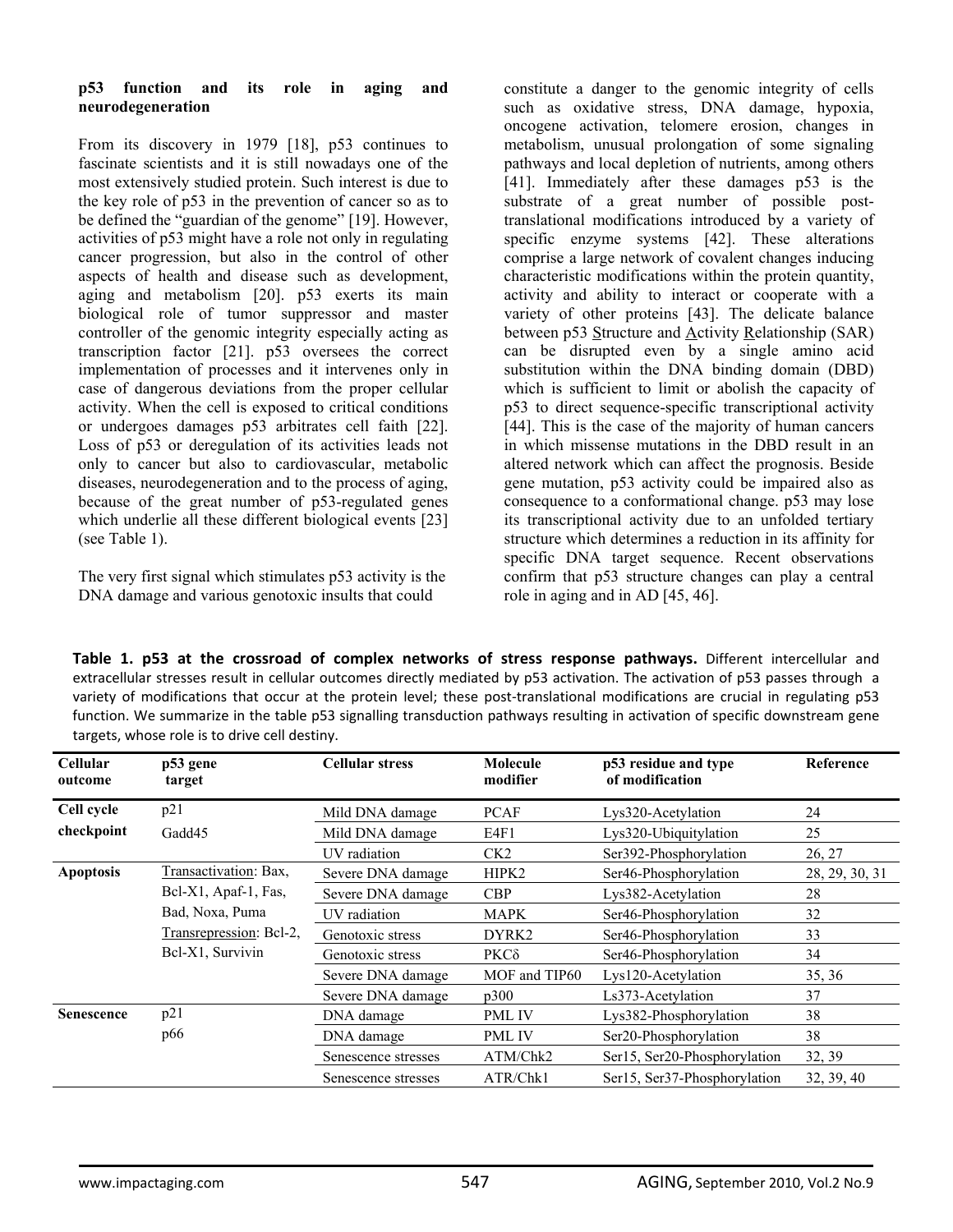Because of its role in establishing senescence and in determining organism aging when its activity is increased, p53 can promote selected aspects of the aging process. Different studies indicate a delicate balance between the tumor suppressive and agepromoting functions of p53. In several mouse models and also from human population studies, alteration of p53 activity has been demonstrated to influence the comparison of premature/accelerate aging under some circumstances (such as stress) or otherwise induce tumor suppression [47-52]. Evidence in mice and humans suggest that p53 acts as a longevity-assurance gene, basically reducing the influence of tumorigenesis [53, 54]. Our group has studied p53 in fibroblasts from aged controls and demented patients finding that with aging there is an increase in the expression of an unfolded protein state, which is more pronounced in AD patients and is not dependent on gene mutations [55]. As a result of such conformational change, p53 partially loses its activity and shows a significant impairment in its DNA binding and transcriptional capacity when cells are exposed to a noxious stimulus [55]. In fact, AD fibroblasts are less vulnerable to oxidative injury than fibroblasts from non-AD subjects to the point that conformationally altered p53 has been proposed as putative biomarker for early AD [55]. This altered conformation can be due to a loss of zinc  $(Zn^{2+})$  ion in the core domain of the protein, that provides the basic scaffold for the DNA binding and which has been demonstrated to be crucial for the stabilization of p53 in the so called "wild-type" folded form. Exposure of wild-type p53 (wt53) to metal chelators such as ethylenediaminetetraacetic acid (EDTA) or orthophenanthroline determines a rapid switch to the unfolded form positive to an antibody (clone PAb240), recognizing a primary epitope cryptic in wt53 [56]. Upon addiction of micromolar amounts of  $\text{Zn}^{2+}$ , the protein undergoes a refolding to the native form and reacquires DNA-binding competence [56]. Trying to investigate the cause of this alteration we found that the exposure to nanomolar concentrations of the betaamyloid peptide 1-40 (Aβ 1-40) induced the expression of the unfolded p53 protein isoform in fibroblasts derived from non-AD subjects [3]. These data suggested that the tertiary structure of p53 and the sensitivity to p53-dependent apoptosis is influenced by low concentrations of soluble Aβ. On this basis, we assumed that low amounts of soluble Aβ induce early pathological changes at cellular level that may precede the amyloidogenic cascade and one of these changes is the induction of the unfolded state of p53, suggesting a role of the protein in the early pathogenesis of AD [3]. Recently, in cultured peripheral blood cells derived from AD patients we and others observed a detectable amount of unfolded p53, recognized with the antibody

PAb240, which made these cells distinct from those of controls. We suggest that unfolded p53 could be used as a biomarker of the disease also in early stages [57, 58]. Zhou and collaborators speculate that unfolded p53 might be the responsible for the failure of G1/S transition checkpoint in AD lymphocytes, which is normally mediated by wt53, connecting unfolded p53 to a peripheral event associated to the disease. They suggest that the cause of p53 conformational change could be oxidative stress, Aβ toxicity and the effects of oxygen free radicals [59]. This additional observation about the existence of an altered state of p53 at the peripheral level in subjects with AD reinforces the hypothesis that the protein can have a role in the pathogenesis of the neurodegenerative disease. However, further studies are needed to understand the causes of such conformational change and, as consequence, about how unfolded p53 contributes to the progress of age and neurodegeneration.

## **Misfolded p53 and the role of HIPK2**

Homeodomain-interacting protein kinase 2 (HIPK2) is a member of a novel family of nuclear serine/threonine kinases that localizes into the nuclear bodies and acts as co-repressor for several transcription factors [60]. Furthermore, one important function of HIPK2 is the apoptotic activation of p53 in response to genotoxic agents [5]. HIPK2 interacts physically and functionally with p53 phosphorylating it at Serine 46 (Ser46) for apoptotic activation (Table 1) [28-31]. HIPK2 interacts also with the acetyltransferase CREB binding protein (CBP) and co-localizes with CBP and p53 at promyelocytic leukemia nuclear bodies (PML-NBs); here HIPK2-mediated p53Ser46 phosphorylation enhances CBP-mediated p53 acetylation at Lys382, potentiating the expression of pro-apoptotic target genes [28]. Thus, although Ser46 can be phosphorylated by additional kinase other than HIPK2, including ATM [61], DNA-dependent protein kinase (DNA-PK) [62], protein kinase C  $\delta$  (PKC $\delta$ ) [63], and dual-specificity tyrosine-phosphorylation-regulated kinase 2 (DYRK2) [64], the fact that only HIPK2 can drive Lys382 acetylation renders this kinase a unique and complex regulator of p53 apoptotic function. Thus, in the absence of HIPK2, the lack of Lys382 acetylation strongly impairs p53 pro-apoptotic activation [65]. HIPK2 function is important for the p53 acetylation/deacetylation balance by regulating the activity of deacetylase Sirt1, through repression of NADPH oxidase 1 (Nox1) [66]. Thus, in the absence of HIPK2, oxygen reactive species (ROS) are induced in cancer cells, with activation of Nox1 and Sirt1 activities that inhibit p53 apoptotic activity in response to DNA damage [66].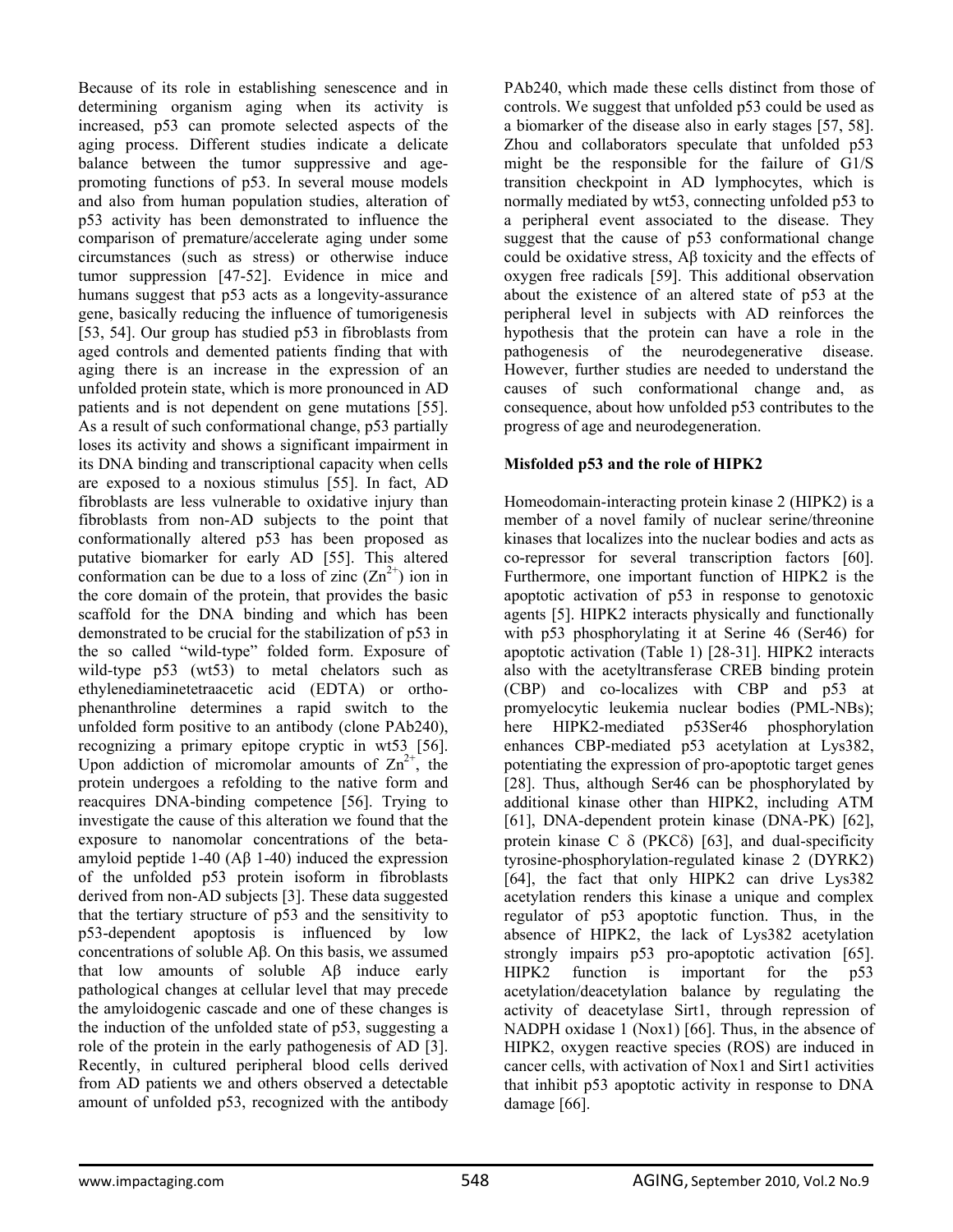The role of HIPK2 in p53 activation in cancer cells involves also wt53 protein conformation. In the absence of HIPK2, p53 acquires a misfolded conformation loosing DNA binding and transcriptional activities, depending on deregulation of metallothioneins and  $\text{Zn}^2$ [67, 68]. Thus,  $\text{Zn}^{2+}$  supplementation to HIPK2 depleted cancer cells determines a regain of the wt53 protein conformation and restoration of DNA binding and transcriptional activities in response to genotoxic agents *in vitro* and *in vivo* [67]. Treatment of mice carrying tumors derived from HIPK2-depleted cells with a combination of  $Zn^{2+}$  and chemotherapeutic drug Adriamycin enhances growth suppression of such tumors *in vivo* [67]. From these data it appears that HIPK2 plays a major role in the regulation of p53 function through the switch between p53 dynamic conformational states, and that  $\text{Zn}^{2+}$  is a fundamental cofactor.

The binding and exchange/transport of  $\text{Zn}^{2+}$ , as well as of other heavy metals, such as cadmium or copper, are modulated by metallothionein (MT), a family of at least 10 highly conserved, low molecular weight cystein-rich metalloproteins [69]. The interest in MTs derives from their role as regulators of p53 folding and activity, since small amount of MTs can induce p53 activity regulating the folding of the DBD domain through  $Zn^2$ modulation, whereas excess of MTs reduces p53 activity by exerting their  $\text{Zn}^{2+}$  chelator function [70, 71]. Furthermore, an increase of MTs expression also correlates with chemoresistance, increased cell proliferation, reduced apoptosis and inhibition of p53 activity in various human tumors [72]. In this regard, it has been shown that HIPK2 negatively regulates MT2A gene, whose mRNA transcript isoform appears to be associated with cell proliferation in invasive ductal cancer tissues and that, on the contrary, HIPK2 depletion correlates with MT2A up-regulation in MCF7 breast cancer cells [68]. Moreover, MT2A depletion by siRNA (silencing RNA) in cells depleted of HIPK2, restores wt53 conformation [68].

## **HIPK2 inactive/active switch in Alzheimer's disease and the relevance of zinc supplementation**

Given the role of HIPK2 in maintaining wt53 conformation in tumor cells and the presence of an unfolded state of p53 in AD peripheral cells, the interest of a putative modulation of HIPK2 in AD type dementia has been investigated. As reported above, the exposure to nanomolar concentrations of Aβ led to an increased content of unfolded p53 protein in fibroblasts from AD patients, compared to control subjects [3]. Looking at the molecular mechanism of p53 misfolding, a link among Aβ, p53 and HIPK2 in the neuropathology may

be proposed [73]. Aβ has been hypothesized to be responsible for HIPK2 proteasomal degradation, in turn resulting in HIPK2 nuclear disappearance from target promoters such as hypoxia inducible factor 1α (HIF-1α) [74] and MT2A [68], whose mRNA was found upregulated in cellular models of AD [73]. The induction of MT2A, depending on HIPK2 knockdown, has been reported to be responsible for p53 misfolding and inhibition of p53 transcriptional activity [68]. On this basis, we could speculate that, in AD, HIPK2 deregulation might be involved in p53 misfolding, most likely through MT2A upregulation. Data from literature point out that MTs play a very important role in controlling  $Zn^{2+}$  homeostasis. Increased MTs levels induce down-regulation of many biological functions related to  $\text{Zn}^{2+}$ , such as metabolism, gene expression and signal transduction [75]. The MTs can serve as a source of  $\text{Zn}^{2+}$  and are considered also as strong antioxidants and protective factors against stress conditions [76]. MTs are highly expressed in both astrocytes and hippocampal neurons in the aging brain and are a key area of investigation for inflammation and modulation of  $\text{Zn}^{2+}$  availability in the aging brain [77]. Therefore these proteins are being intensively studied in the context of aging and longevity mechanisms [78]. During aging there is an increased expression of MTs mRNA but decreased levels are found in healthy centenarians, indicating a possible selection for survival of low expressors [79]. However the precise function of these proteins in aging is still debated, because their protective role could also be deleterious in the case of sequestration of  $\text{Zn}^{2+}$  as observed both in human aging and AD [73, 80, 81]. The high MTs mRNA in lymphocytes from old people and Down syndrome subjects and the low MTs mRNA in lymphocytes from young adult and centenarians are a significant support to the idea of a pleiotropic role of MTs in aging [82]. Therefore, the role of HIPK2 in MT2A regulation could unveil interesting interplay between these molecules with p53 also in other chronic diseases such as AD. Taking into account MT2A upregulation dependent on HIPK2 depletion, zinc supplementation to hypoxiatreated cancer cells reestablishes HIPK2 nuclear localization and DNA binding activity, restoring p53 apoptotic function in response to anticancer drug [83]. Similarly, zinc-supplementation to AD cellular models restores HIPK2 DNA binding, p53 wild-type conformation and apoptotic activity in response to a genotoxic agent [73]. Hence, we could define that, in AD, HIPK2 plays a critical role in maintaining p53 wild-type conformation indirectly through MT2A down regulation, and that  $Zn^{2+}$  is a fundamental cofactor.

On the basis of data here summarized, we speculate that soluble Aβ may be responsible for important modula-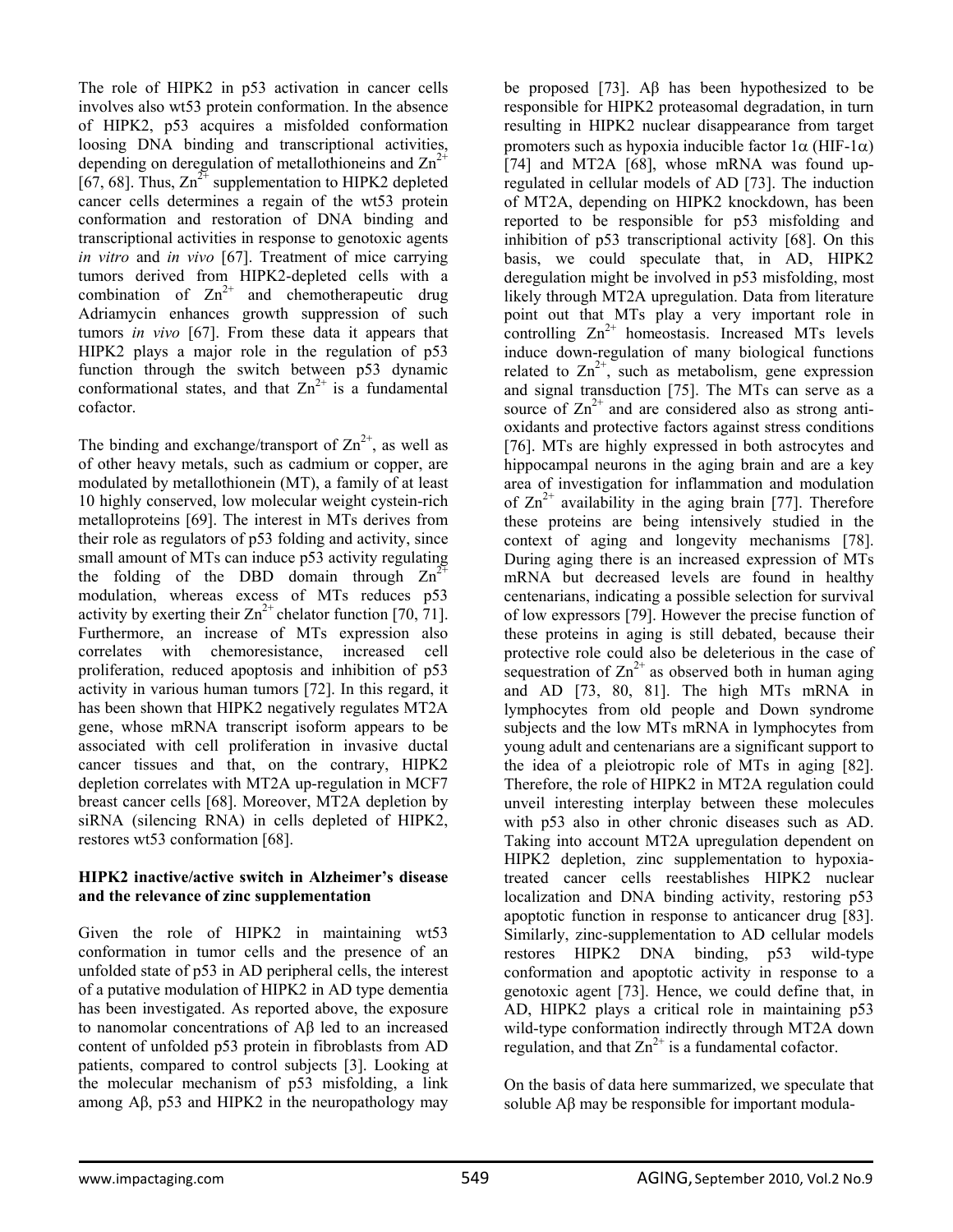

**Figure 2. Working hypothesis for a putative link among p53 protein, soluble Aβ and HIPK2.** The figure shows a novel mechanism of HIPK2 deregulation mediated by Aβ. HIPK2, when activated in response to DNA damaging agents, is able to interact physically and functionally with p53 and phosphorylate p53 at serine 46, thus regulating p53‐induced apoptosis. HIPK2 also acts as transcriptional corepressor and deregulates the promoter metallothionein 2A (MT2A). MT2A may regulate p53 activity inducing protein folding through zinc modulation. In the presence of soluble Aβ, HIPK2 expression and activity are inhibited through Aβ‐induced degradation via the proteasome system (panel A). HIPK2 deregulation results in the induction of MT2A (panel A), that exerts its  $Zn^{2+}$ chelator function. As a consequence, p53 protein misfolding (changing the wild-type conformation to a conformationally altered status) with subsequent abolishment of wild type p53 DNA binding and transcriptional activity occurs (panel **A**). Zinc supplementation counteracts Aβ effects on HIPK2 regulation (panel **B**). Zinc enters into cells through specific zinc transporters, that are required to convey this ion across cellular membranes, since zinc is unable to passively diffuse across cell membranes. Zinc can directly restore p53 function (panel **B**). In addition, zinc can also affect HIPK2 function, thus resulting in HIPK2 reactivation (panel **B**). As consequence, MT2A is deregulated and p53 conformational can switch to the wild‐type and transcriptional active form (panel **B**).

tory effects at cellular level before triggering the amyloidogenic cascade. One of these modulatory effects may be the inhibition of HIPK2 activity, with MT2A upregulation, in turn responsible for the induction of an altered conformational state of p53. As a result of this conformational change, p53 looses its transcriptional activity and is unable to properly activate an apoptotic program when cells are exposed to a noxious stimulus. Altogether, Aβ-induces HIPK2 depletion and the consequent unfolded p53 may contribute to AD pathogenesis leading to dysfunctional cells (Figure 2).

## **CONCLUSIONS**

In humans, aging may be influenced by the balance of cell survival versus cell death, a decision at least in part regulated by checkpoints proteins, by preservation of

DNA integrity and correct repair [84]. We focused mainly on one of such proteins, p53, recently shown to be involved in aging and AD [55, 57, 58]. A link between AD pathology and an unfolded state of p53 has been proposed, based on findings that with aging an increase of unfolded p53 occurs in healthy subjects and is peculiarly high in AD patients. By investigating what could be the contribution of a conformational change of p53 to AD pathogenesis, for the first time we define a hierarchical scale of events driven by Aβ: Aβ-induced HIPK2 depletion and unfolded p53 may contribute to AD pathogenesis leading to dysfunctional cells [73]. This observation is intriguing in light of recent data showing that p53 suppresses cellular aging. In this context, despite the well-known capability of p53 to induce senescence, more recent evidence demonstrated that p53 can also act as a suppressor of cellular senescence while promoting cell cycle arrest [85]. This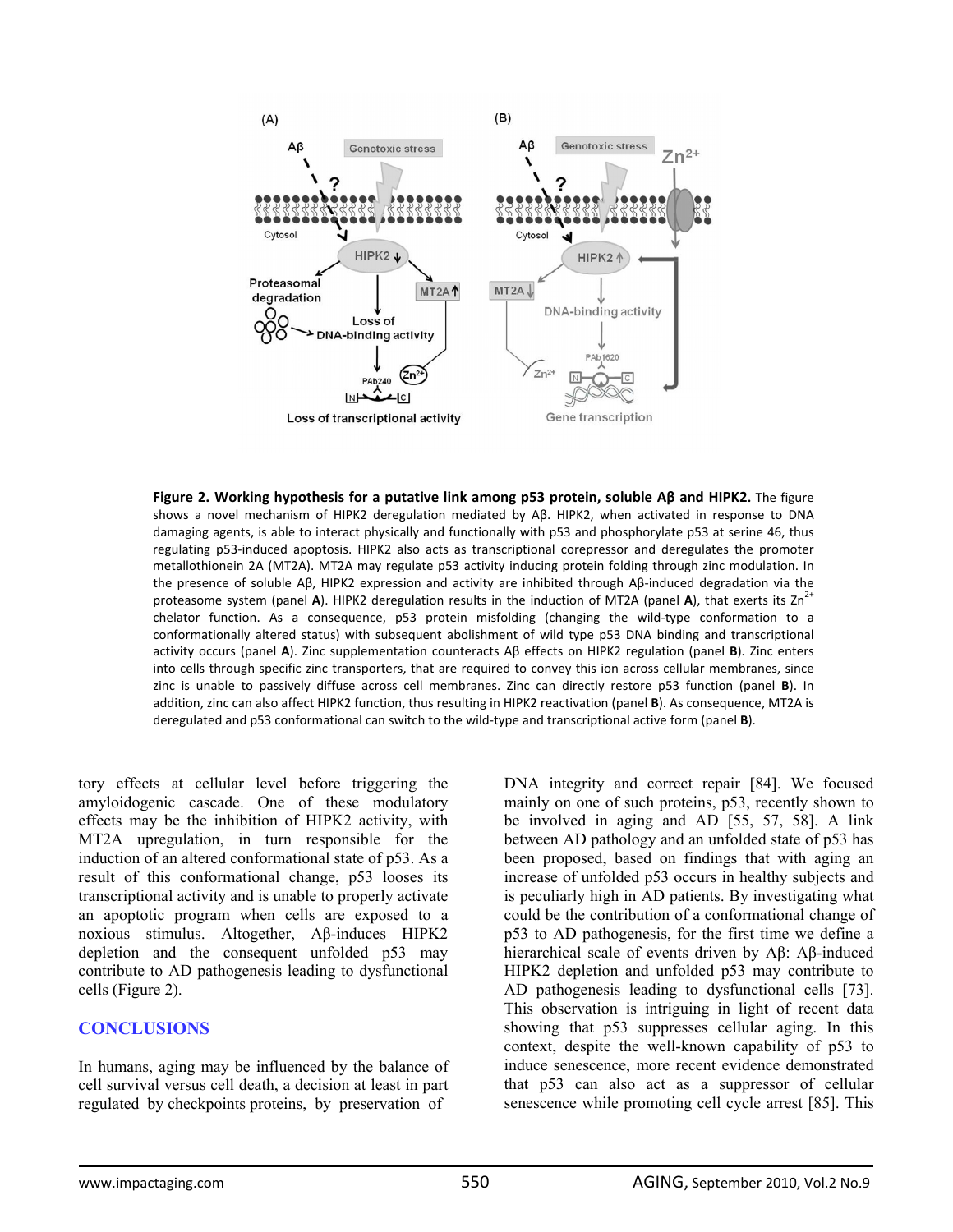dual effect on senescence may be ascribed to the fact that p53 regulates cell growth and metabolic stress through different pathways [86]. One of these is represented by mTOR pathway, which is strictly connected with organismal aging, as its inhibition may be one of the main mechanisms decreasing lifespan [87]. p53 is able to regulate activity of mTOR following DNA damage or oncogenic stress by activation of specific effectors (PTEN, AMP kinase and TSC-2), each of which signals to diminish the activity of mTOR, which is involved in senescent phenotype [85, 88]. By suppressing mTOR, p53 can suppress senescent phenotype, converting senescence into quiescence [89]. Furthermore, mTOR inhibition induces autophagy, thus resulting in the accumulation of protein aggregates, endoplasmic reticulum stress and mitochondrial dysfunction, each of which could promote senescence [86]. Thus, taking into account that with aging an increase of unfolded p53 occurs, the loss of wild-type p53 conformation could free mTOR, thus inducing aging-associated abnormalities.

Thirty years have passed since p53 discovery and in these decades a lot of information about its structure, functions and pathways has been achieved. In the fourth decade of p53 investigation the research community hopes to be able to get new drugs to affect p53 function to treat not only cancer but also important neurological conditions, such as AD. The recognition of HIPK2 as new target of the effect of Aβ could suggest a new putative functional biomarker useful in addressing new therapeutic strategies [90].

#### **ACKNOWLEDGEMENTS**

This work was supported by the contribution of grants from the Ministry of University and Research (MIUR, Grant #2007HJCCSF to S.G.), by the UNIPV-Regione Lombardia and grant from Italian Association for Cancer Research (AIRC) to G.D.O.

#### **CONFLICT OF INTERESTS STATEMENT**

The authors declare no conflict of interests.

#### **FURTHER INFORMATION**

IARC (International Agency for Cancer Research) TP53 Mutation database: http://www-p53.iarc.fr.

#### **REFERENCES**

**1.** Hardy J, Selkoe DJ. The amyloid hypothesis of Alzheimer's disease: progress and problems on the road to therapeutics. Science. 2002; 297:353‐356.

**2.** Uberti D, Carsana T, Bernardi E, Rodella L, Grigolato P, Lanni C, Racchi M, Govoni S, Memo M. Selective impairment of p53‐ mediated cell death in fibroblasts from sporadic Alzheimer's disease patients. J Cell Sci. 2002; 115:3131‐3138.

**3.** Lanni C, Uberti D, Racchi M, Govoni S, Memo M. Unfolded p53: a potential biomarker for Alzheimer's disease. J Alzheimers Dis. 2007; 12:93‐99.

**4.** Uberti D, Cenini G, Olivari L, Ferrari‐Toninelli G, Porrello E, Cecchi C, Pensalfini A, Liguri G, Govoni S, Racchi M, Maurizio M. Over‐expression of amyloid precursor protein in HEK cells alters p53 conformational state and protects against doxorubicin. J Neurochem. 2007; 103:322‐333.

**5.** Puca R, Nardinocchi L, Givol D, D'Orazi G. Regulation of p53 activity by HIPK2: molecular mechanisms and therapeutical im‐ plications in human cancer cells. Oncogene. 2010; 29:4378‐4387.

**6.** Nunan J, Small DH. Regulation of APP cleavage by alpha‐, beta‐and gamma‐secretases. FEBS Lett. 2000; 483:6‐10.

**7.** Kamenetz F, Tomita T, Hsieh H, Seabrook G, Borchelt D, Iwatsubo T, Sisodia S, Malinow R. APP processing and synaptic function. Neuron. 2003; 37:925‐937

**8.** Terai K, Iwai A, Kawabata S, Tasaki Y, Watanabe T, Miyata K, Yamaguchi T. Amyloid‐deposits in transgenic mice expressing human βamyloid precursor protein have the same characteristics as those in Alzheimer's disease. Neuroscience. 2001; 104:299‐310;

**9.** Walsh DM, Selkoe DJ. Aβ Oligomers‐a decade of discovery. J Neurochem. 2007; 101:1172‐1184.

**10.** Bitan G, Kirkitadze MD, Lomakin A, Vollers SS, Benedek GB, Teplow DB. Amyloid beta -protein (Abeta) assembly: abeta 40 and Abeta 42 oligomerize through distinct pathways. Proc Natl Acad Sci USA. 2003; 100:330‐335.

**11.** Zou K, Kim D, Kakio A, Byun K, Gong JS, Kim J, Kim M, Sawamura N, Nishimoto S, Matsuzaki K, Lee B, Yanagisawa K, Michikawa M. Amyloid beta‐protein (Abeta)1‐40 protects neurons from damage induced by Abeta1‐42 in culture and in rat brain. J Neurochem. 2003; 87:609‐619.

**12.** Mayeux R, Tang MX, Jacobs DM, Manly J, Bell K, Merchant C, Small SA, Stern Y, Wisniewski HM, Mehta PD. Plasma amyloid beta‐peptide 1‐42 and incipient Alzheimer's disease. Ann Neurol. 1999; 46:412‐416.

**13.** Yamin G, Ono K, Inayathullah M, Teplow DB. Amyloid beta‐ protein assembly as a therapeutic target of Alzheimer's disease. Curr Pharm Des. 2008; 14:3231‐3246.

**14.** Mura E, Lanni C, Preda S, Pistoia F, Sarà M, Racchi M, Schettini G, Marchi M, Govoni S. beta‐Amyloid: a disease target or a synaptic regulator affecting age‐related neurotransmitter changes? Curr Pharm Des. 2010; 16:672‐683.

**15.** Selkoe DJ, Schenk D. Alzheimer's disease: molecular understanding predicts amyloid based therapeutics. Annu Rev Pharmacol Toxicol. 2003; 43:545‐584.

**16.** Haass C, Schlossmacher MG, Hung AY, Vigo‐Pelfrey C, Mellon A, Ostaszewski BL, Lieberburg I, Koo EH, Schenk D, Teplow DB, et al. Amyloid beta‐peptide is produced by cultured cells during normal metabolism. Nature. 1992; 359:322‐325.

**17.** Tamaoka A, Sawamura N, Fukushima T, Shoji S, Matsubara E, Shoji M, Hirai S, Furiya Y, Endoh R, Mori H. Amyloid beta protein 42 (43) in cerebrospinal fluid of patients with Alzheimer's disease. J Neurol Sci. 1997; 148:41‐45.

**18.** Lane DP, Crawford LV. T antigen is bound to a host protein in SV40‐transformed cells. Nature. 1979; 278:261‐263.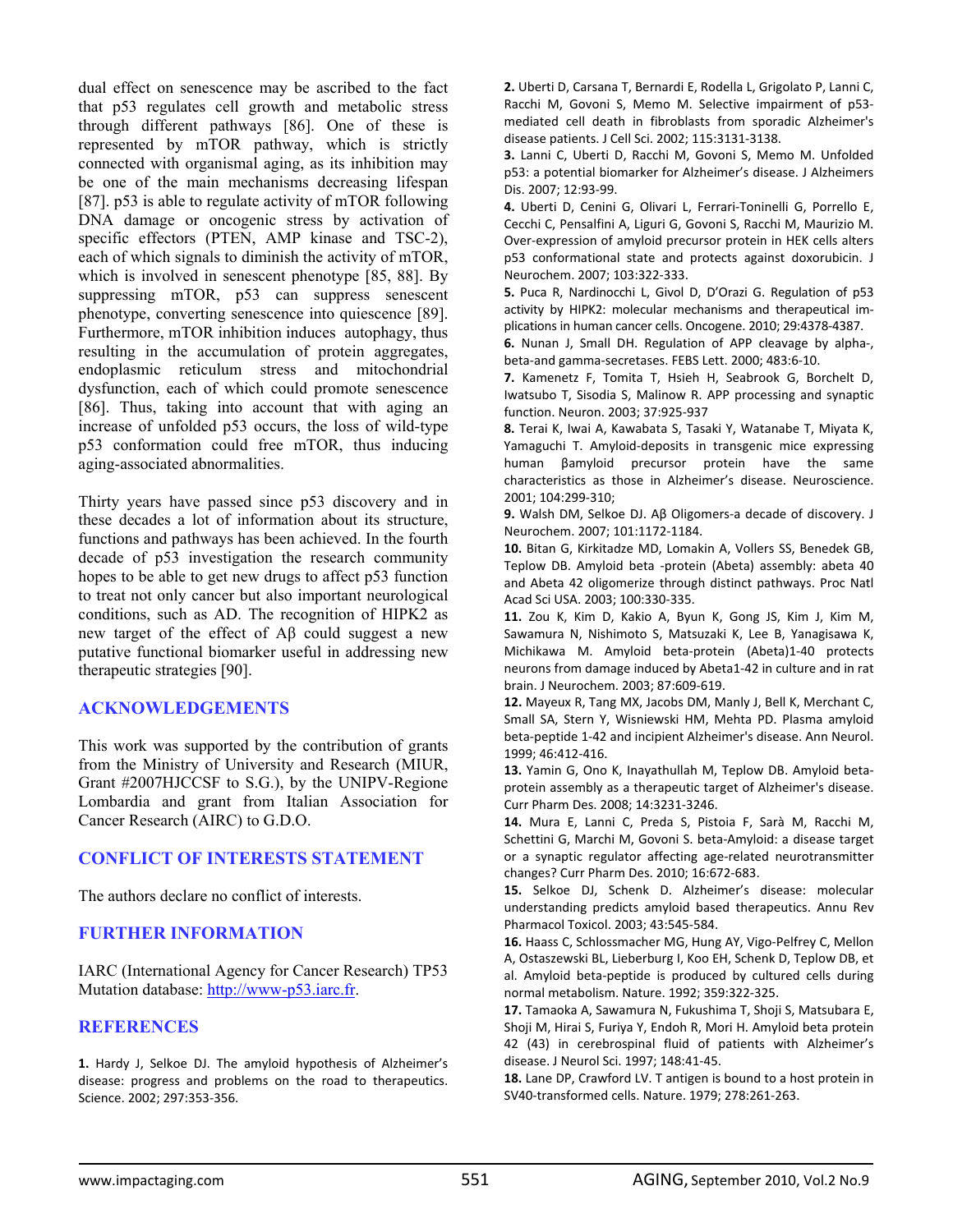**19.** Lane DP. p53, guardian of the genome. Nature. 1992; 358:15‐16.

**20.** Vousden K, Lane DP. P53 in health and disease. Nat Rev Mol Cell Biol. 2007; 8:275‐283.

**21.** Zilfou J, Lowe SW. Tumor suppressive functions of p53. Cold Spring Harb Perspect Biol. 2009; 1:a001883.

**22.** Murray‐Zmijewski F, Slee EA, Lu X. A complex barcode underlies the heterogeneous response of p53 to stress. Nature Reviews Molecular Cell Biology. 2008; 9:702‐712.

**23.** Riley T , Sontag E , Chen P, Levine A. Transcriptional control of human p53‐regulated genes. Nature Reviews Molecular Cell Biology. 2008; 9:402‐412.

**24.** Barlev NA, Liu L, Chehab NH, Mansfield K, Harris KG, Halazonetis TD, Berger SL. Acetylation of p53 activates transcription through recruitment of coactivators ⁄ histone acetyltransferases. Mol Cell. 2001; 8:1243‐1254.

**25.** Le Cam L, Linares LK, Paul C, Julien E, Lacroix M, Hatchi E, Triboulet R, Bossis G, Shmueli A, Rodriguez MS, Coux O, Sardet C. E4F1 is an atypical ubiquitin ligase that modulates p53 effector functions independently of degradation. Cell. 2006; 127:775–88.

**26.** Milne DM, Palmer RH, Meek DW. Mutation of the casein kinase II phosphorylation site abolishes the anti-proliferative activity of p53. Nucleic Acids Res. 1992; 20:5565‐5570.

**27.** Olsten MEK, Weber JE, Litchfield DW. CK2 interacting proteins: Emerging paradigms for CK2 regulation? Molecular and Cellular Biochemistry. 2005; 274:115‐124.

**28.** Hofmann TG, Moller A, Sirma H, Zentgraf H, Taya Y, Droge W, Will H, Schmitz ML. Regulation of p53 activity by its interaction with homeodomain‐interacting protein kinase‐2. Nature Cell Biology. 2002; 4:1‐10.

**29.** D'Orazi G, Cecchinelli B, Bruno T, Manni I, Higashimoto Y, Saito S, Gostissa M, Coen S, Marchetti A, Del Sal G, Piaggio G, Fanciulli M, Appella E et al. Homeodomain‐interacting protein kinase‐2 phosphorylates p53 at Ser 46 and mediates apoptosis. Nature cell biology. 2002; 4:11‐19.

**30.** Di Stefano V, Rinaldo C, Sacchi A, Soddu S, D'Orazi G. Homeodomain‐interacting protein kinase‐2 activity and p53 phosphorylation are critical events for cisplatin‐mediated apoptosis. Exp Cell Res. 2004; 293:311‐320.

**31.** Pistritto G, Puca R, Nardinocchi L, Sacchi A, D'Orazi G. HIPK2‐ induced p53Ser46 phosphorylation activates the KILLER/DR5‐ mediated caspase‐8 extrinsic apoptotic pathway. Cell Death and Differentiation. 2007; 14:1837‐1839.

**32.** Appella E, Anderson CW. Post-translational modifications and activation of p53 by genotoxic stresses. Eur J Biochem. 2001; 268:2764‐2772.

**33.** Taira N, Nihira K, Yamaguchi T, Miki Y, Yoshida K. DYRK2 Is Targeted to the Nucleus and Controls p53 via Ser46 Phosphorylation in the Apoptotic Response to DNA Damage. Molecular Cell. 2007; 25:725‐738.

**34.** Yoshida K, Liu H, Miki Y. Protein Kinase C delta regulates Ser46 phosphorylation of p53 tumor suppressor in the apoptotic response to DNA damage. J Biol Chem. 2006; 281:5734‐5740.

**35.** Sykes SM, Mellert HS, Holbert MA, Li K, Marmorstein R, Lane WS, McMahon SB. Acetylation of the p53 DNA‐binding domain regulates apoptosis induction. Mol. Cell. 2006; 24:841‐851.

**36.** Tang Y, Luo J, Zhang W, Gu W. Tip60‐dependent acetylation of p53 modulates the decision between cell‐cycle arrest and apoptosis. Mol. Cell. 2006; 24:827‐839.

**37.** Knights CD, Catania J, Di Giovanni S, Muratoglu S, Perez R, Swartzbeck A, Quong AA, Zhang X, Beerman T, Pestell RG, Avantaggiati ML. Distinct p53 acetylation cassettes differentially influence gene‐expression patterns and cell fate. J Cell Biol. 2006; 173:533‐544.

**38.** Bischof O, Kirsh O, Pearson M, Itahana K, Pelicci PG, Dejean A. Deconstructing PML‐induced premature senescence. EMBO J. 2002; 13:3358‐3369.

**39.** Qian Y, Chen X. Tumor suppression by p53: making cells senescent. Histol Histopathol. 2010; 25:515‐526.

**40.** Toledo LI, Murga M, Gutierrez‐Martinez P, Soria R, Fernandez‐Capetillo O. ATR signaling can drive cells into senescence in the absence of DNA breaks. Genes Dev. 2008; 22:297‐302.

**41.** Chumakov PM. Versatile Functions of p53 Protein in Multicellular Organisms. Biochemistry (Moscow). 2007; 72:1399‐ 1421.

42. Yang Xu. Regulation of p53 responses by post-translational modifications. Cell Death and Differentiation. 2003; 10:400‐403. **43.** Vogelstein B, Lane D, Levine AJ. Surfing the p53 network.

Nature. 2000; 408:307‐310. **44.** Hainaut P, Hollstein M. p53 and human cancer: the first ten thousand mutations. Adv Cancer Res. 2000; 77:81‐137.

**45.** Salvioli S, Capri M, Bucci L, Lanni C, Racchi M, Uberti D, Memo M, Mari D, Govoni S, Franceschi C. Why do centenarians escape or postpone cancer? The role of IGF‐1, inflammation and p53. Cancer Immunol Immunother. 2009; 58:1909‐1917.

**46.** Lanni C, Racchi M, Uberti D, Mazzini G, Stanga S, Sinforiani E, Memo M, Govoni S. Pharmacogenetics and pharmacogenomics, trends in normal and phatological aging studies: focus on p53. Current pharmaceutical design. 2008; 14:2665‐2671.

**47.** Rodier F, Campisi J, Bhaumik D. Two faces of p53: aging and tumor suppression. Nucleic Acids Res. 2007; 35:7475‐7484.

**48.** Tyner SD, Venkatachalam S, Choi J, Jones S, Ghebranious N, Igelmann H, Lu X, Soron G, Cooper B, Brayton C, Hee Park S, Thompson T, Karsenty G, et al. p53 mutant mice that display early aging‐associated phenotypes. Nature. 2002; 415:45‐53.

**49.** Maier B, Gluba W, Bernier B, Turner T, Mohammad H, Guise T, Sutherland A, Thorner M, Scrable H. Modulation of mammalian life span by the short isoform of p53. Genes Dev. 2004; 18:306‐319.

**50.** Varela I, Cadiñanos J, Pendás AM, Gutiérrez‐Fernández A, Folgueras AR, Sánchez LM, Zhou Z, Rodríguez FJ, Stewart CL, Vega JA, Tryggvason K, Freije JM, López‐Otín C. Accelerated aging in mice deficient in Zmpste24 protease is linked to p53 signalling activation. Nature. 2005; 437:564‐568.

**51.** Dumble M, Moore L, Chambers SM, Geiger H, Van Zant G, Goodell MA, Donehower LA. The impact of altered p53 dosage on hematopoietic stem cell dynamics during aging. Blood. 2007; 1091:1736‐1742.

**52.** Bukhman VL, Ninkina NN, Chumakov PM, Khilenkova MA, Samarina OP. Structural organization of the human p53 gene. I. Molecular cloning of the human p53 gene. Genetika. 1987; 23:1547‐1554.

**53.** Matheu A, Maraver A, Klatt P, Flores I, Garcia‐Cao I, Borras C, Flores JM, Viña J, Blasco MA, Serrano M. Delayed aging through damage protection by the Arf/p53 pathway. Nature. 2007; 448:375‐379.

**54.** Feng Z, Hu W, Teresky AK, Hernando E, Cordon‐Cardo C, Levine AJ. Declining p53 function in the aging process: A possible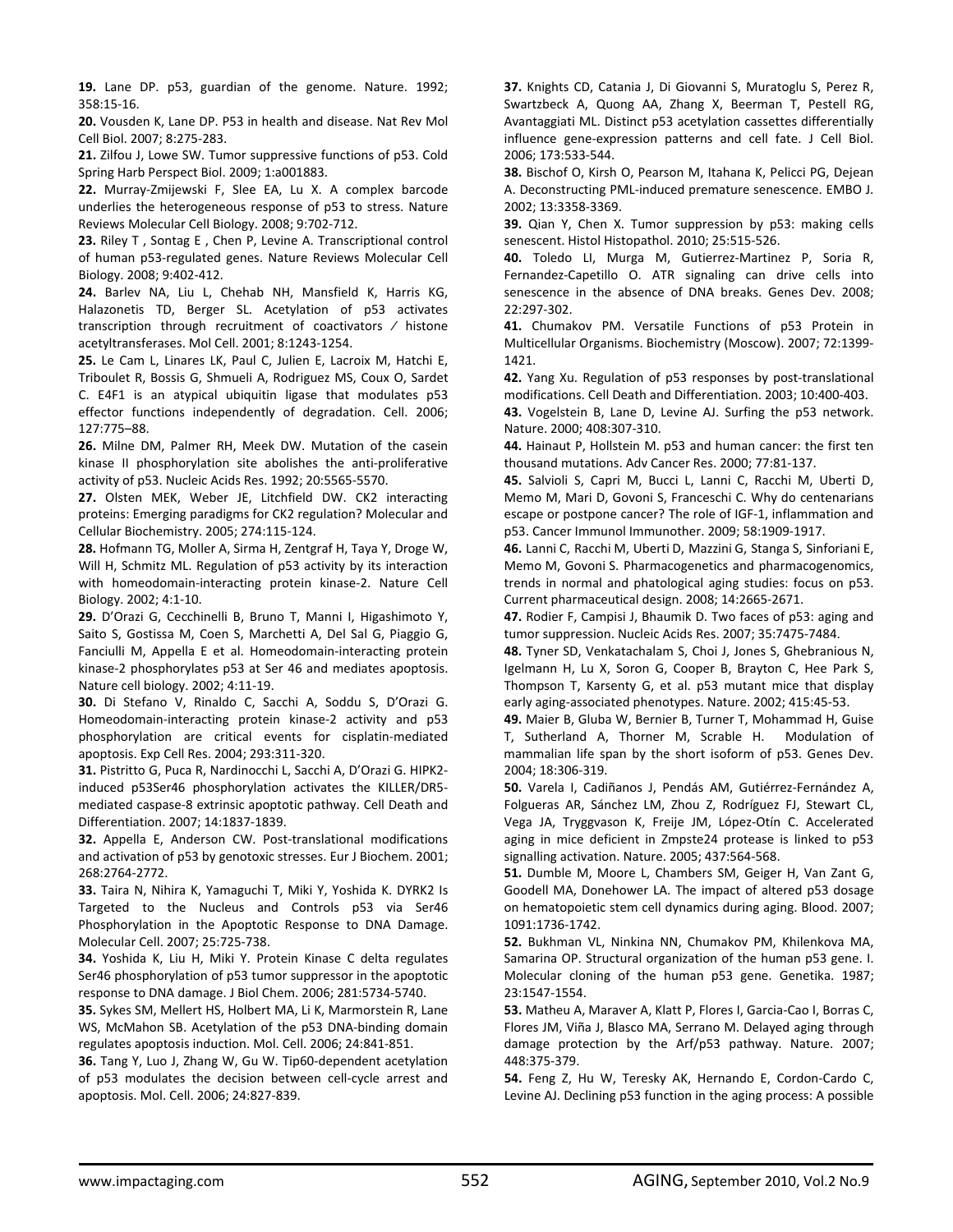mechanism for the increased tumor incidence in older populations. PNAS. 2007; 104:16633‐16638.

**55.** Uberti D, Lanni C, Carsana T, Francisconi S, Missale C, Racchi M, Govoni S, Memo M. Identification of a mutant‐like conformation of p53 in fibroblasts from sporadic Alzheimer's disease patients. Neurobiology of Aging. 2006; 27:1193‐1201.

**56.** Mèplan C, Richard MJ, Hainaut P. Redox Signalling and Transition Metals in the Control of the p53 Pathway. Biochem Pharmacol. 2000; 59:25‐33.

**57.** Lanni C, Racchi M, Mazzini G, Ranzenigo A, Polotti R, Sinforiani E, Olivari L, Barcikowska M, Styczynska M, Kuznicki J, Szybinska A, Govoni S, Memo M, et al. Conformationally altered p53: a novel Alzheimer's disease marker? Molecular Psychiatry. 2008; 13:641‐647.

**58.** Lanni C, Racchi M, Stanga S, Mazzini G, Ranzenigo A, Polotti R, Memo M, Govoni S, Uberti D. Unfolded p53 in blood as a predictive signature signature of the transition from mild cognitive impairment to Alzheimer's disease. J Alzheimers Dis. 2010; 20:97‐104.

**59.** Zhou X, Jia J. p53‐mediated G1/S checkpoint dysfunction in lymphocytes from Alzheimer's disease patients. Neuroscience letters. 2010; 468:320‐325.

**60.** Kim YH, Choi CY, Lee S, Conti MA, Kim Y. Homeodomain‐inter‐ acting protein kinases, a novel family of co-repressors for homeodomain transcription factors. J Biol Chem. 1998; 273:875‐879.

**61.** Saito S, Goodarzi AA, Higashimoto Y, Noda Y, Lees‐Miller SP, Appella E, Anderson CW. ATM mediates phosphorylation at multiple p53 sites, including Ser46, in response to ionozing radiation. J Biol Chem. 2002; 277:12491‐12494.

**62.** Komiyama S, Taniguchi S, Matsumotot Y, Tsunoda E, Ohto T, Suzuki Y. Potentiality of DNA‐dependent protein kinase to phosphorylate Ser46 of human p53. Biochem Biophys Res Commun. 2004*;* 323:816‐822.

**63.** Yoshida K, Liu H, Miki Y. Protein kinase C δ regulates Ser46 phoshorylation of p53 tumor suppressor in the apoptotic response to DNA damage. J Biol Chem. 2006; 281:5734‐5740.

**64.** Taira N, Nihira K, Yamaguchi T, Miki Y, Yoshida K. DYRK2 is targeted to the nucleus and controls p53 via Ser46 phosphorylation in the apoptotic response to DNA damage. Mol Cell. 2007; 25:725‐738.

**65.** Puca R, Nardinocchi L, Sacchi A, Rechavi G, Givol D, D'Orazi G. HIPK2 modulates p53 activity towards pro‐apoptotic transcription. Mol Cancer. 2009; 8:1‐14.

**66.** Puca R, Nardinocchi L, Starace G, Rechavi G, Sacchi A, Givol D, D'Orazi G. Nox1 is involved in p53 deacetylation and suppressio of its transcriptional activity and apoptosis. Free Rad Biol Med. 2010; 48:1338‐1346.

**67.** Puca R, Nardinocchi L, Gal H, Rechavi G, Amariglio N, Domany E, Notterman DA, Scarsella M, Leonetti C, Sacchi A, Blandino G, Givol D, D'Orazi G. Reversibile dysfunction of wild‐ type p53 following homeodomain‐interacting protein kinase‐2 knockdown. Cancer Research. 2008; 15:3507‐3714.

**68.** Puca R, Nardinocchi L, Bossi G, Sacchi A, Rechavi G, Givol D, D'Orazi G. Restoring wtp53 activity in HIPK2 depleted cells by modulating metallothionein and zinc. Exp Cell Research. 2009; 315:67‐75.

**69.** Miles AT, Hawksworth GM. Beattie JH, Rodilla V. Induction, regulation, degradation, and biological significance of mammalian metallothioneins. Crit Rev Biochem Mol Biol. 2000; 35:77‐83.

**70.** Verhaegh GW, Parat MO, Richard MJ, Hainaut P. Modulation of p53 conformation and DNA‐binding activity by intracellular chelation of zinc. Mol Carcinog. 1998; 21:205‐214.

**71.** Meplan C, Richard MJ, Hainaut P. Metalloregulation of the tumor suppressor protein p53: zinc mediates the renaturation after exposure to metal chelators *in vitro* and in intact cells. Oncogene. 2000; 19:5227‐5236.

**72.** Cherian MG, Jayasurya A, Bay BH. Metallothioneis in human tumors and potential roles in carcinogenesis. Mut Res. 2003; 533:201‐209.

**73.** Lanni C, Nardinocchi L, Puca R, Stanga S, Uberti D, Memo M, Govoni S, D'Orazi G, Racchi M. Homeodomain interacting protein kinase 2: a target for Alzheimer's beta amyloid leading to misfolded p53 and inappropriate cell survival. PLoS One. 2010; 5:e10171.

**74.** Nardinocchi L, Puca R, Guidolin D, Belloni AS, Bossi G, Michiels C, Sacchi A, Onisto M, D'Orazi G. Transcriptional regulation of hypoxia‐inducible factor 1alpha by HIPK2 suggests a novel mechanism to restrain tumor growth. Biochim Biophys Acta. 2009; 1793:368‐377.

**75.** Kagi JH, Schaffer A. Biochemistry of metallothionein. Biochemistry. 1988; 27:8509‐8515.

**76.** Cai L, Satoh M, Tohyama C, Cherian MG. Metallothionein in radiation exposure: its induction and protective role. Toxicology. 1999; 132:85‐98.

**77.** Moccheggiani E, Giacconi R, Fattoretti P, Casoli T, Cipriano C, Muti E, Malavolta M, Di Stefano G, Bertoni‐Freddari C. Metallothionein isoforms (I+II and III) and interleukin‐6 in the hippocampus of old rats: may their concomitant increments lead to neurodegeneration? Brain Res Bull. 2004; 63:133‐142.

**78.** Franceschi C, Bonafe M, Valensin S, Olivieri F, De Luca M, Ottaviani E, De Benedectis G. Inflamm‐aging. An evolutinary perspective on immunosenescence. Ann NY Acad Sci. 2000; 908:244‐254.

**79.** Moccheggiani E, Costarelli L, Giacconi R, Cipriano C, Muti E, Malavolta M. Zinc‐binding proteins (metallothionein and α‐2 macroglobulin) and immunosenescence. Experimental gerontology. 2006; 41:1094‐1107.

**80.** Moccheggiani E, Muzzioli M, Giacconi R. Zinc and immunoresistance to infection in aging: new biological tools. Trends Pharmacol Sci. 2000; 21:205‐208.

**81.** Sensi SL, Paoletti P, Bush AI, Skler I. Zinc in the physiology and pathology of the CNS. Nat Rev Neurosci. 2009; 10:780‐791.

**82.** Malavolta M, Cipriano C, Costarelli L, Giacconi R, Larbi A, Pawelec G, Dedoussis G, Herbein G, Monti D, Jajte J, Rink L, Moccheggiani E. Metallothionein down‐regulation in very old age: a phenomenon associated with cellular senescence? Rejuvenation Res. 2008; 11:455‐459.

**83.** Nardinocchi L, Puca R, Sacchi A, Rechavi G, Givol D, D'Orazi G. Targeting hypoxia in cancer cells by restoring homeodomain interacting protein‐kinase 2 and p53 activity and suppressing HIF‐1α. PLoS\_One. 2009; 4:e6819.

**84.** Francisconi S, Codenotti M, Ferrari‐Toninelli G, Uberti D, Memo M. Preservation of DNA integrity and neuronal degeneration. Brain Res Brain Res Rev. 2005; 48:347‐351.

**85.** Demidenko ZN, Korotchkina LG, Gudkov AV, Blagosklonny MV. Paradoxical suppression of cellular senescence by p53. Proc Natl Acad Sci U S A. 2010; 107:9660‐4.

**86.** Vigneron A, Vousden KH. p53, ROS and senescence in the control of aging. Aging (Albany NY). 2010; 2:471‐474.